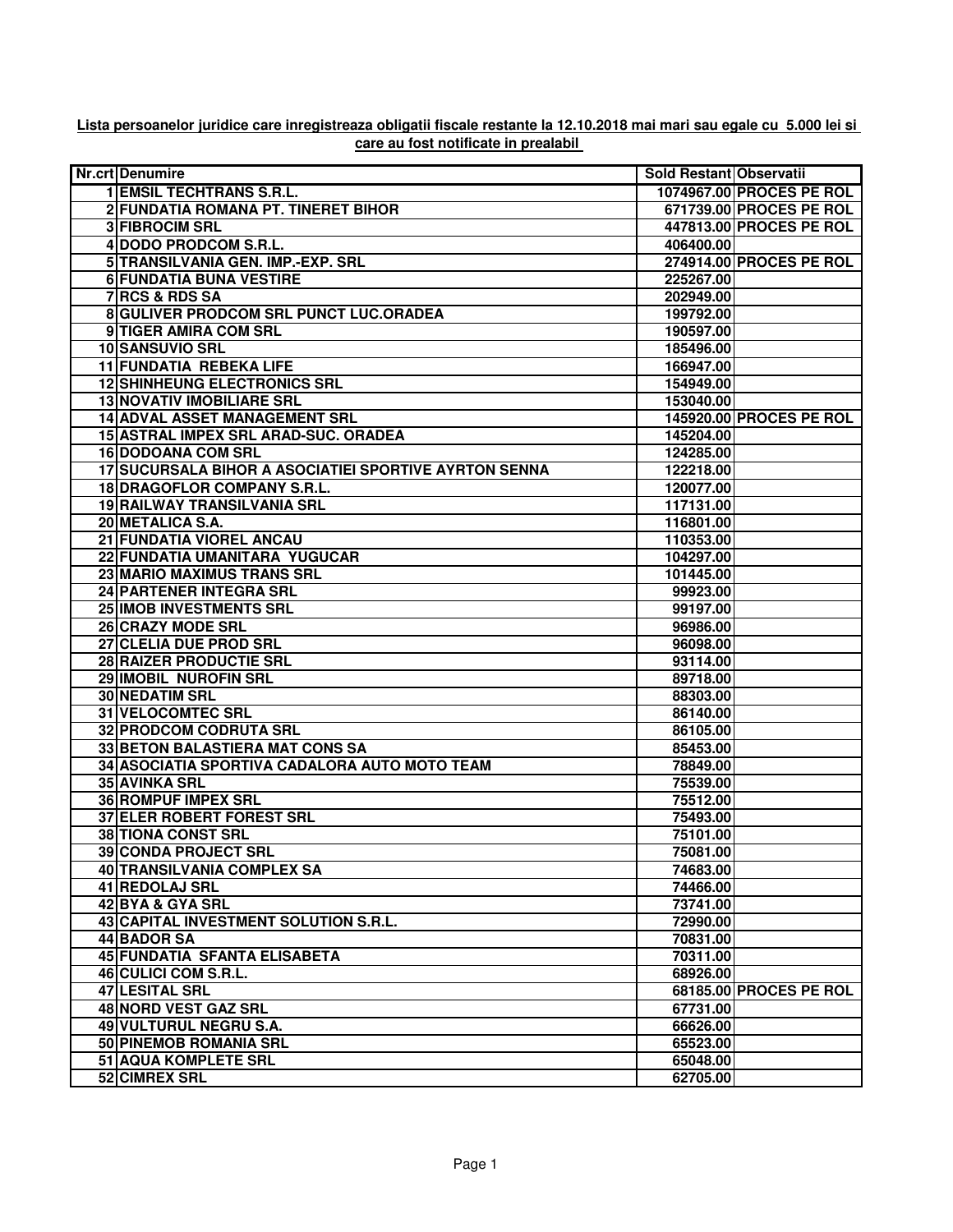| <b>Nr.crt Denumire</b>                                   | Sold Restant Observatii |                        |
|----------------------------------------------------------|-------------------------|------------------------|
| 53 PALMS SRL                                             | 61161.00                |                        |
| <b>54 BAZALT TRANS SRL</b>                               | 60034.00                |                        |
| 55 INVEST SUNRISE COM S.R.L.                             | 59560.00                |                        |
| 56 ZOLLCONSTRUCT IMPORT EXPORT SRL                       | 57689.00                |                        |
| 57 GALASSINI GROUP SRL                                   | 55351.00                |                        |
| 58 FUNDATIA ATANASIA                                     | 54683.00                |                        |
| <b>59 FUNDATIA EMANUEL</b>                               | 54436.00                |                        |
| 60 LANCETTI TRANSPORT SRL                                | 53460.00                |                        |
| 61 EDITURA AQUILA LOGISTIC SRL                           | 51424.00                |                        |
| 62 ORGANIZATIA TINERETULUI CRESTIN BAPTIST DIN ROMANI    | 50149.00                |                        |
| 63 BANK OF CYPRUS PUBLIC COMPANY LTD                     | 49711.00                |                        |
| 64 CENTRUL MEDICAL LASER SYSTEM SRL                      | 47072.00                |                        |
| 65 INSPECTORATUL TERITORIAL DE MUNCA AL JUDETULUI BIHOR  |                         | 45755.00 PROCES PE ROL |
| 66 LICUDAM SRL                                           | 45362.00                |                        |
| 67 COMP.NAT.CORESI-IMPRIMERIA DE VEST ORADEA             | 44555.00                |                        |
| 68 FUNDATIA SFANTUL VASILE CEL MARE                      | 44227.00                |                        |
| 69 ZAFERANO SRL                                          | 43501.00                |                        |
| <b>70 SAPPE MARKETING SRL</b>                            | 43139.00                |                        |
| <b>71 LOGICA FOX SRL</b>                                 | 42451.00                |                        |
| 72 EXPRES BUSINESS INVESTMENT SRL                        | 39841.00                |                        |
| <b>73 MAMA CENTER</b>                                    | 39758.00                |                        |
| 74 VAZCOM SRL                                            | 39320.00                |                        |
| 75 INSTALATII FRIGORIFICE M.R.I. S.R.L.                  | 39251.00                |                        |
| <b>76 FUNDATIA AGRARIA</b>                               | 38624.00                |                        |
| 77 ORFOREST SRL                                          | 37826.00                |                        |
| 78 TAR & TAR BROKER DE ASIGURARE S.R.L.                  | 37717.00                |                        |
| 79 GELATERIA SANDRO SRL                                  | 37472.00                |                        |
| <b>80 FUNDATIA MOISE</b>                                 | 37090.00                |                        |
| 81 INSPECTORATUL JUDETEAN DE POLITIE                     | 37083.00                |                        |
| 82 FUNDATIA MIORITA                                      | 36659.00                |                        |
| 83 TECHNO BUILD SRL                                      | 36475.00                |                        |
| <b>84 LIPOT LIV TRANS SRL</b>                            | 36471.00                |                        |
| 85 IMO SVERG SRL                                         | 36140.00                |                        |
| 86 ENERGOMONTAJ SA                                       | 36040.00                |                        |
|                                                          |                         |                        |
| 87 FUNDATIA AGAPE                                        | 35539.00                |                        |
| <b>88 SOVECO ROMANIA SRL</b>                             | 35366.00                |                        |
| 89 CASA DE EDITURA SI PRESA FOGET 2006 SRL               | 33954.00                |                        |
| SNTFM CFR - MARFA SA BUCURESTI- SECTIA DE INTRETINERE SI |                         |                        |
| 90 REPARATII VAGOANE ORADEA                              | 33899.00                |                        |
| 91 COYOTE UGLY SRL                                       | 31795.00                |                        |
| 92 EUROSTAR PRO INVEST SRL                               | 31755.00                |                        |
| 93 FUNDATIA CERTO                                        | 31549.00                |                        |
| 94 FUNDATIA BRAVO HELP                                   | 31240.00                |                        |
| 95 ROSNIC COM S.R.L.                                     | 30916.00                |                        |
| 96 MEGAMOTORS TRANS SRL                                  | 30876.00                |                        |
| 97 FLONEL SERVICE S.R.L.                                 | 30167.00                |                        |
| 98 FUNDATIA DE INTRAJUTORARE RABINUL                     | 29339.00                |                        |
| 99 LIMTEX SRL                                            | 28735.00                |                        |
| 100 FUNDATIA MARCELLO                                    | 27695.00                |                        |
| <b>101 TIRADI MOB SRL</b>                                | 27431.00                |                        |
|                                                          |                         |                        |
| 102 CIRIAC SRL                                           | 27301.00                |                        |
| 103 BELA INDEX TRANS S.R.L.                              | 27286.00                |                        |
| 104 T - SERVICE BARAGAN SRL                              | 26996.00                |                        |
| 105 VALMIEX COMPANY S.R.L.                               | 26794.00                |                        |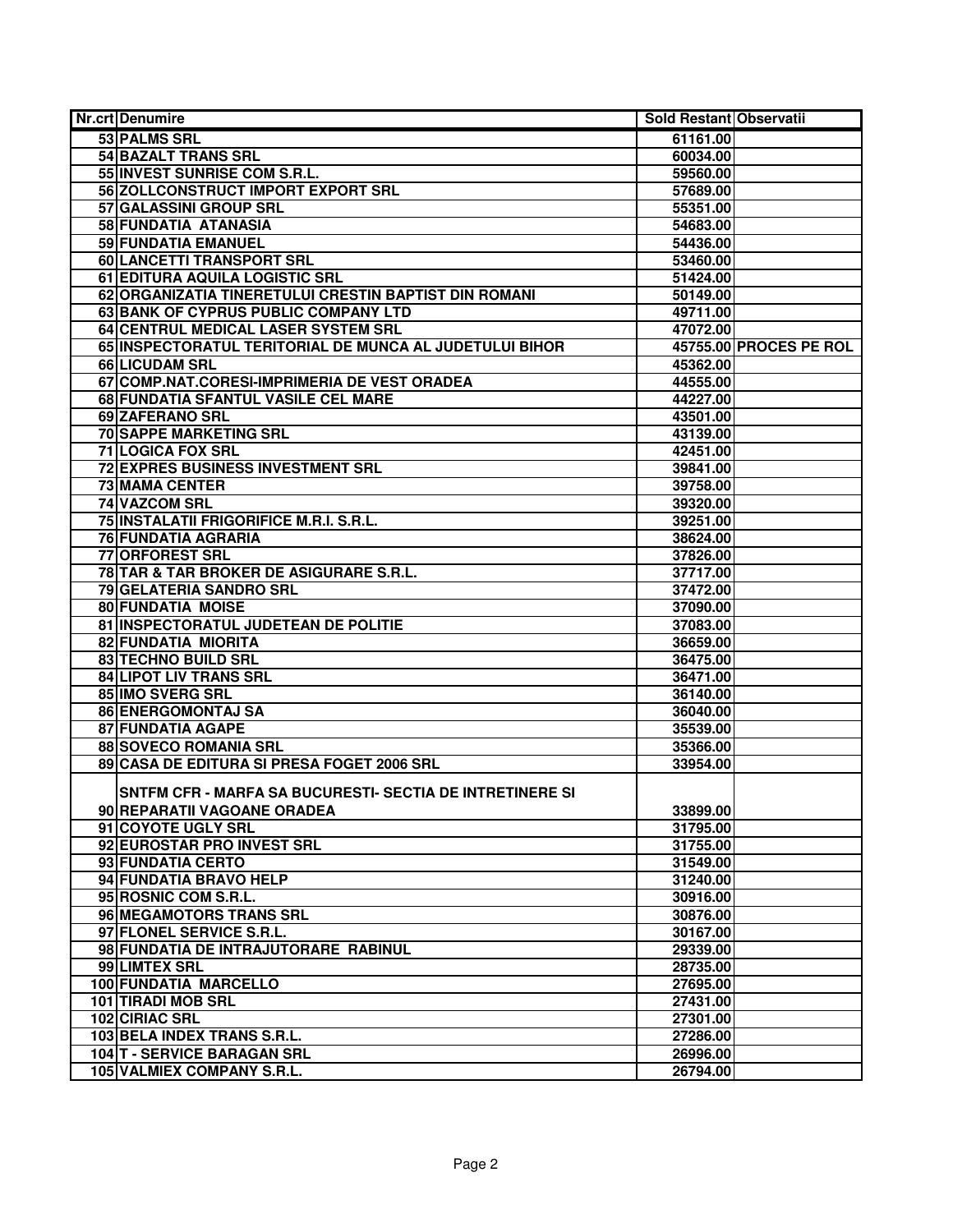| <b>Nr.crt Denumire</b>                            | Sold Restant Observatii |
|---------------------------------------------------|-------------------------|
| <b>106 FUNDATIA ORDINUL DE MALTA</b>              | 26782.00                |
| <b>107 YASSISS WORLD SRL</b>                      | 26708.00                |
| 108 ASOCIATIA AVA EMANUEL                         | 26617.00                |
| <b>109 LEONARDO TRADING SRL</b>                   | 26446.00                |
| 110 WORLD ACTIV COMPANY SRL                       | 26388.00                |
| 111 SPERANTA - SERVICII SI COMERT SRL             | 26005.00                |
| <b>112 CAFE MOLLO SRL</b>                         | 25855.00                |
| 113 CONSOLAMAR SRL                                | 25737.00                |
| 114 FUNDATIA PENTRU AJUTOARE UMANITARE LATIMERIA  | 25300.00                |
| 115 MARALEMN PROD S.R.L.                          | 25250.00                |
| <b>116 BEE FEE CONSULTING SRL</b>                 | 25084.00                |
| 117 ASOCIATIA SALVATORILOR MONTANI BIHOR          | 24249.00                |
| 118 PERIND SA                                     | 24242.00                |
| 119 PAND-COM-IMPEX SRL                            | 24111.00                |
| <b>120 AUREL &amp; DORINA TRANS SRL</b>           | 23904.00                |
| <b>121 UNITED EVASION SRL</b>                     |                         |
| <b>122 GRUBER LOGISTICS SRL</b>                   | 23471.00                |
|                                                   | 23350.00                |
| 123 GORDAN & BODEAN S.R.L.                        | 23158.00                |
| 124 FUNDATIA PELLE                                | 23092.00                |
| <b>125 EURO LOAD INTERNATIONAL SRL</b>            | 23021.00                |
| <b>126 ASTARTE MOND SRL</b>                       | 22891.00                |
| <b>127 BISERICA CRESTINA BAPTISTA SPERANTA</b>    | 22888.00                |
| <b>128 DANDAPHNE TRANS S.R.L.</b>                 | 22879.00                |
| <b>129 FUNDATIA MARIA HILFE</b>                   | 22798.00                |
| <b>130 MIC MOBILIER TRANS SRL</b>                 | 22700.00                |
| 131 CECCONI TRANSPORT-ORADEA INTERNATIONAL S.R.L. | 22641.00                |
| 132 MILLSTAR PROD S.R.L.                          | 22619.00                |
| <b>133 TERASTON INVEST SRL</b>                    | 22512.00                |
| 134 FUNDATIA DE INTRAJUTORARE PRO - HELP          | 21867.00                |
| <b>135 RADANIA SRL</b>                            | 21798.00                |
| 136 FABRIZIO SRL                                  | 21696.00                |
| 137 RESTAURANT LA GALLERIA S.R.L.                 | 21592.00                |
| 138 ROTIEMME IMPEX S.R.L.                         | 21515.00                |
| <b>139 FUNDATIA UNIVERSITARIA</b>                 | 20945.00                |
| <b>140 VALSPUM SRL</b>                            | 20897.00                |
| <b>141 MAXIBUS TRAVEL SRL</b>                     | 20871.00                |
| <b>142 BELCONF INTERNATIONAL SRL</b>              | 20844.00                |
| <b>143 MEAT PRODUCT INTERNATIONAL SRL</b>         | 20844.00                |
| 144 US VET TESTS SRL                              | 20796.00                |
| <b>145 FUNDATIA CONEXIUNI</b>                     | 20376.00                |
| 146 OCEANO TRADE SRL                              | 20340.00                |
| 147 SAN - TEAM ROMANIA S.R.L.                     | 20214.00                |
| <b>148 ELESILVA COM SRL</b>                       | 20137.00                |
| <b>149 FUNDATIA TIMOTEI</b>                       | 20014.00                |
| <b>150 GINOBRI TRANSCOM SRL</b>                   | 19864.00                |
| <b>151 FUNDATIA SFANTA MARIA</b>                  | 19852.00                |
| 152 FUNDATIA DAHL                                 | 19637.00                |
| 153 FUNDATIA NON PROFIT PRO HOMO BONUS            | 19633.00                |
| <b>154 GENCO CARWASH SRL</b>                      | 19597.00                |
| <b>155 FUNDATIA TARGET</b>                        | 19218.00                |
| 156 GRECALE S.R.L.                                | 18952.00                |
| <b>157 FRIGOSPED SRL</b>                          | 18734.00                |
| <b>158 PROSTAR CRISTAL SRL</b>                    | 18723.00                |
| <b>159 DORIRINA CONT SRL</b>                      | 18648.00                |
| 160 INVESTMOND SA                                 | 18579.00                |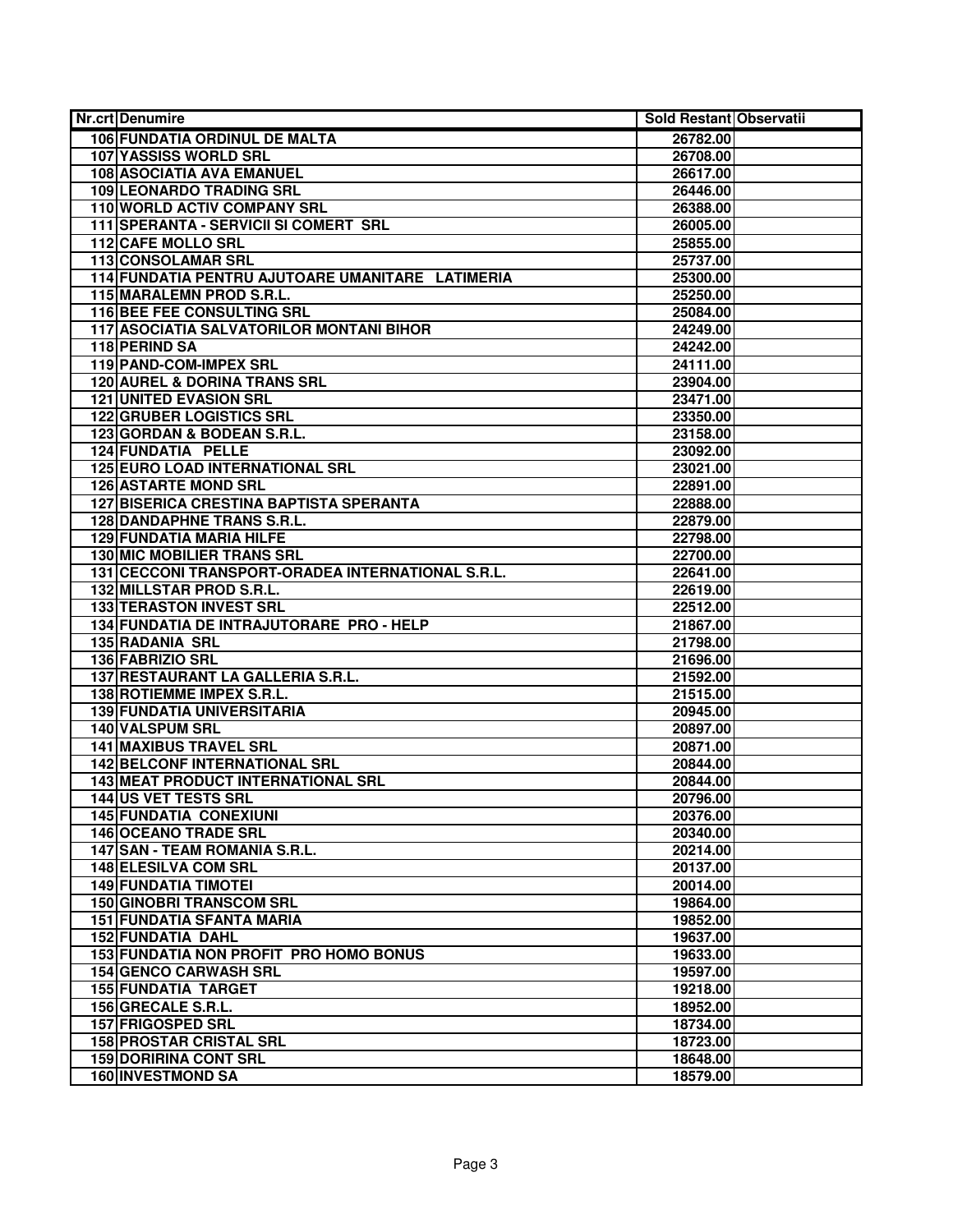| <b>Nr.crt Denumire</b>                                   | Sold Restant Observatii |  |
|----------------------------------------------------------|-------------------------|--|
| <b>161 TABAC TRANSILVANIA SRL</b>                        | 18540.00                |  |
| 162 RUTEGA SRL                                           | 18521.00                |  |
| <b>163 FUNDATIA AUMAR</b>                                | 18447.00                |  |
| <b>164 PLASTIKAROM SRL</b>                               | 18372.00                |  |
| <b>165 FUNDATIA APOCALIPTUS</b>                          | 18170.00                |  |
| <b>166 LIMAR PREST SRL</b>                               | 18027.00                |  |
| 167 REIMOB SRL                                           | 18008.00                |  |
| <b>168 PANKARPATHIA LOGISTICS SRL</b>                    | 17805.00                |  |
| <b>169 DAKRISIO SERV SRL</b>                             | 17634.00                |  |
| 170 PROIECT GEO 2003 SRL                                 | 17516.00                |  |
| 171   ITALIAN TRADING S.R.L.                             | 17394.00                |  |
| <b>172 VEST TRUCKRO SRL</b>                              | 17290.00                |  |
| 173 FGM SOLAR SRL                                        | 17286.00                |  |
| 174 FUNDATIA CULTURALA PHOENIX                           | 17263.00                |  |
| <b>175 SIBROM SERV SRL</b>                               | 17257.00                |  |
| 176 MEZERET SRL                                          | 17196.00                |  |
| <b>177 PROFICOM SRL</b>                                  | 17188.00                |  |
| <b>178 KUN TRUCK SRL</b>                                 | 17145.00                |  |
| <b>179 VOPMARC SRL</b>                                   | 16951.00                |  |
| 180 INTRETINERE SI REPARATII LOCOMOTIVE SI UTILAJE -     | 16620.00                |  |
| <b>181 DOE PREST SRL</b>                                 | 16515.00                |  |
| 182 MODEX SOCIETATE COOPERATIVA MESTESUGAREASCA          | 16424.00                |  |
| 183 ZIMRA S.R.L.                                         | 16336.00                |  |
| 184 TOMI OIL SRL                                         | 16206.00                |  |
| <b>185 OTTO FARM SRL</b><br><b>186 TEMATIC CABLE SRL</b> | 16031.00                |  |
| <b>187 PUSCAU TRANS SRL</b>                              | 15834.00<br>15631.00    |  |
| 188 MOLDOTRANS INTERNATIONAL S.R.L.                      | 15611.00                |  |
| 189 IDANITA COM S.R.L.                                   | 15462.00                |  |
| 190 CAMICOS IMPEX SRL                                    | 15458.00                |  |
| <b>191 MARCVAL SRL</b>                                   | 15397.00                |  |
| 192 GDZ LOGISTIC SRL                                     | 15124.00                |  |
| <b>193 IMPVIEW SRL</b>                                   | 14839.00                |  |
| <b>194 FUNDATIA IULIAN HUMANITAS</b>                     | 14818.00                |  |
| 195 MODAIN SRL                                           | 14528.00                |  |
| 196 GOLDEN REZIDENT SRL                                  | 14458.00                |  |
| 197 HEDCO S.A.                                           | 14341.00                |  |
| 198 AKTAA COMPANY IMPEX SRL                              | 14251.00                |  |
| 199 EUROGERARDO SRL                                      | 14206.00                |  |
| 200 NEW TEXTIL PROJECT                                   | 14126.00                |  |
| 201 PANTOS TOURS SRL                                     | 14078.00                |  |
| 202 AYANO ROMANIA SRL                                    | 14050.00                |  |
| 203 INTENSIV OIL GROUP SRL                               | 13885.00                |  |
| <b>204 PARCUL AMINTIRILOR SRL</b>                        | 13697.00                |  |
| 205 POLENA EXIM SRL                                      | 13631.00                |  |
| 206 FUNDATIA PRIETENIA ROMANO-TURCA                      | 13613.00                |  |
| 207 CUART TRANS SRL                                      | 13555.00                |  |
| 208 DI GRANDA COM SRL                                    | 13480.00                |  |
| 209 MIORITA SA                                           | 13370.00                |  |
| 210 C & G COMP. S.R.L.                                   | 13332.00                |  |
| 211 EXTRAPAN S.R.L.                                      | 13224.00                |  |
| 212 FERRARA IMPEX S.R.L.                                 | 13144.00                |  |
| 213 JOLINE INVEST SRL                                    | 13031.00                |  |
| 214 VITALI HOTEL SRL                                     | 12926.00                |  |
| 215 UNIOIL SRL                                           | 12813.00                |  |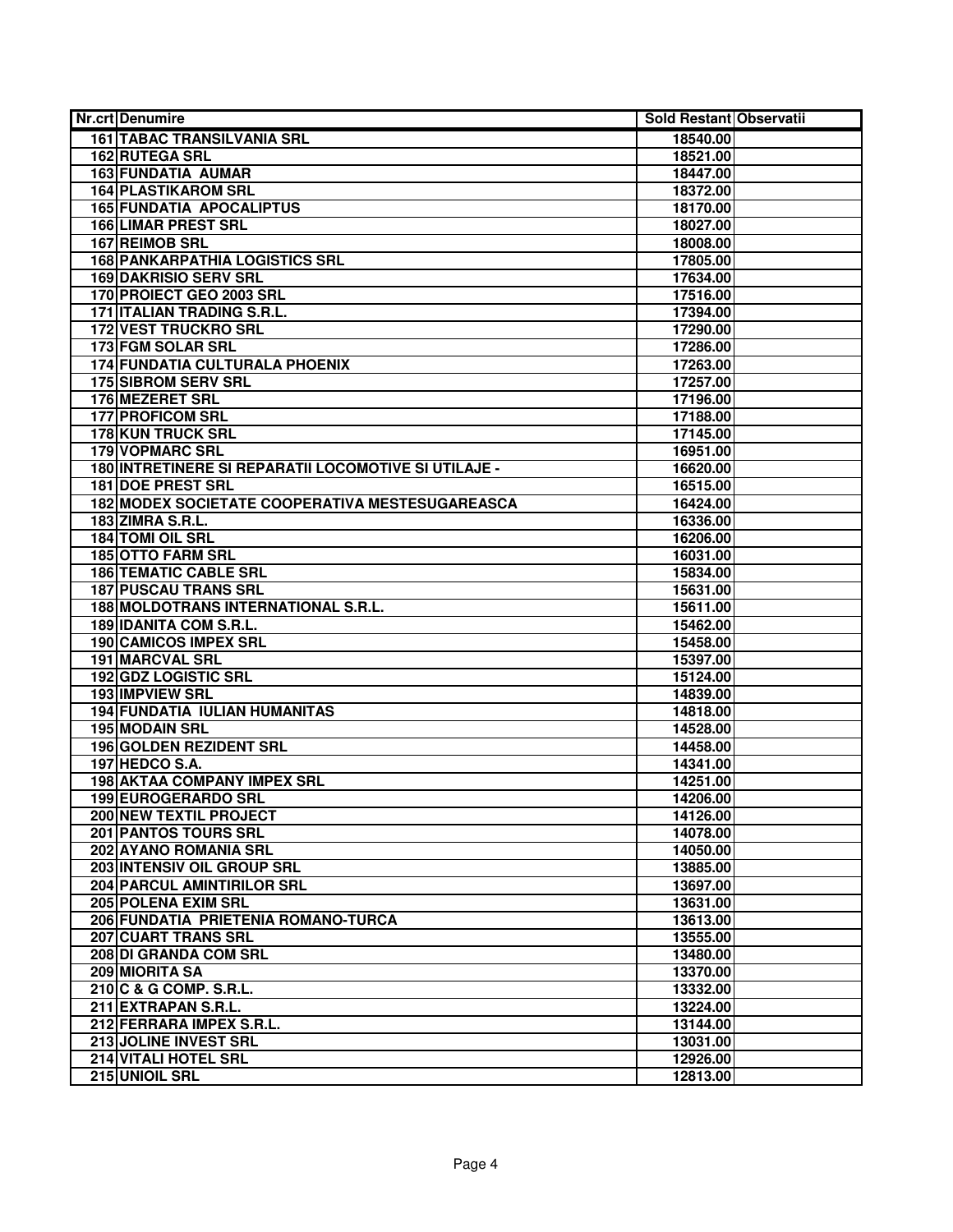| <b>Nr.crt Denumire</b>                              | Sold Restant Observatii |  |
|-----------------------------------------------------|-------------------------|--|
| 216 ASOCIATIA DAVID CENTER                          | 12777.00                |  |
| 217 INTERROSI SRL                                   | 12741.00                |  |
| 218 MECANIZADOS AUXIM SRL                           | 12635.00                |  |
| 219 POINT SOLUTIONS CENTER SRL                      | 12525.00                |  |
| <b>220 NEVIS TRADE SRL</b>                          | 12485.00                |  |
| <b>221 MARINADI SERVCOM SRL</b>                     | 12454.00                |  |
| 222 EDIL GAMA                                       | 12310.00                |  |
| 223 FUNDATIA STUDENTILOR ECOLOGI SILVA              | 12299.00                |  |
| <b>224 FASTLINK SRL</b>                             | 12283.00                |  |
| <b>225 HALINOTRANS SRL</b>                          | 12233.00                |  |
| 226 LAND CONSULTING EVENT SRL                       | 12223.00                |  |
| 227 MAR INTERNATIONAL TRANS S.R.L.                  | 12059.00                |  |
| 228 ECOLOGIC CONSTRUCT SRL                          | 11886.00                |  |
| 229 EXPERT CERAMIC SRL                              | 11865.00                |  |
| 230 ASOCIATIA EL SADAI                              | 11836.00                |  |
| 231 MOBILAELIT STYLE DESIGN S.R.L.                  | 11769.00                |  |
| 232 NETIQ SOLUTIONS SRL                             | 11691.00                |  |
| 233 ALOREF SRL                                      | 11552.00                |  |
| 234 STELITE SRL                                     | 11519.00                |  |
| 235 ELEMENT SRL                                     | 11496.00                |  |
| 236 DIESEL IMPEX SRL                                | 11396.00                |  |
| 237 AYLA CONSTRUCT SRL                              | 11307.00                |  |
| <b>238 BIANCOLA SERV SRL</b>                        | 11255.00                |  |
| 239 COLINA VERDE APARTHOTEL SRL                     | 11224.00                |  |
| 240 VEXA SHOES INTERNATIONAL SRL                    | 11201.00                |  |
| 241 FUNDATIA SFANTUL GHEORGHE BIRUITORUL            | 11128.00                |  |
| 242 TIMCAVE CONSTRUCT S.A.                          | 11012.00                |  |
| 243 CESAMUR METAL S.R.L.                            | 10995.00                |  |
| 244 LOGOS INVESTMENTS SRL                           | 10956.00                |  |
| 245 FUNDATIA UMANITARA MEDUZA                       | 10879.00                |  |
| 246 SAGILE COM S.R.L.                               | 10850.00                |  |
| 247 AR LINIA TEA SRL                                | 10772.00                |  |
| 248 LAGUNA MEDICAL SRL                              | 10771.00                |  |
| 249 ANCILIA SRL                                     | 10765.00                |  |
| 250 APIS TRADE S.R.L.                               | 10700.00                |  |
| <b>251 PAULIFTING SRL</b>                           | 10502.00                |  |
| 252 SKY CAFFE BAR SRL                               | 10432.00                |  |
| 253 VALASA SRL                                      | 10390.00                |  |
| 254 FUNDATIA TEODORA CARITY                         | 10285.00                |  |
| 255 DUNCA CONSTRUCT SRL                             | 10164.00                |  |
| 256 DIVERCOM SRL                                    | 10078.00                |  |
| 257 SALOMGEO THERM IMPEX S.R.L.                     | 10007.00                |  |
| 258 ACONTES SRL                                     | 9963.00                 |  |
| 259 COMPPIL S.A.                                    | 9943.00                 |  |
| 260 ASOCIATIA CENTRUL DE STUDII CRESTINE            | 9915.00                 |  |
| 261 PUPA COM S.R.L.                                 | 9821.00                 |  |
| 262 RUNNER COM S.R.L.                               | 9771.00                 |  |
| 263 CHIDO SRL                                       | 9758.00                 |  |
| <b>264 STEFANIA IMOB SRL</b>                        | 9755.00                 |  |
| 265 RITOKA SRL                                      | 9734.00                 |  |
| 266 CARIMP CONSTRUCT SRL                            | 9729.00                 |  |
| 267 VALTAUR TRANS SRL                               | 9714.00                 |  |
| 268 ASOCIATIA CULTURALA CANTATA MELODICA - SUCURSAL | 9709.00                 |  |
| 269 FUNDATIA DE INTRAJUTORARE CARPATICA             | 9700.00                 |  |
| 270 COBROROM SRL                                    | 9672.00                 |  |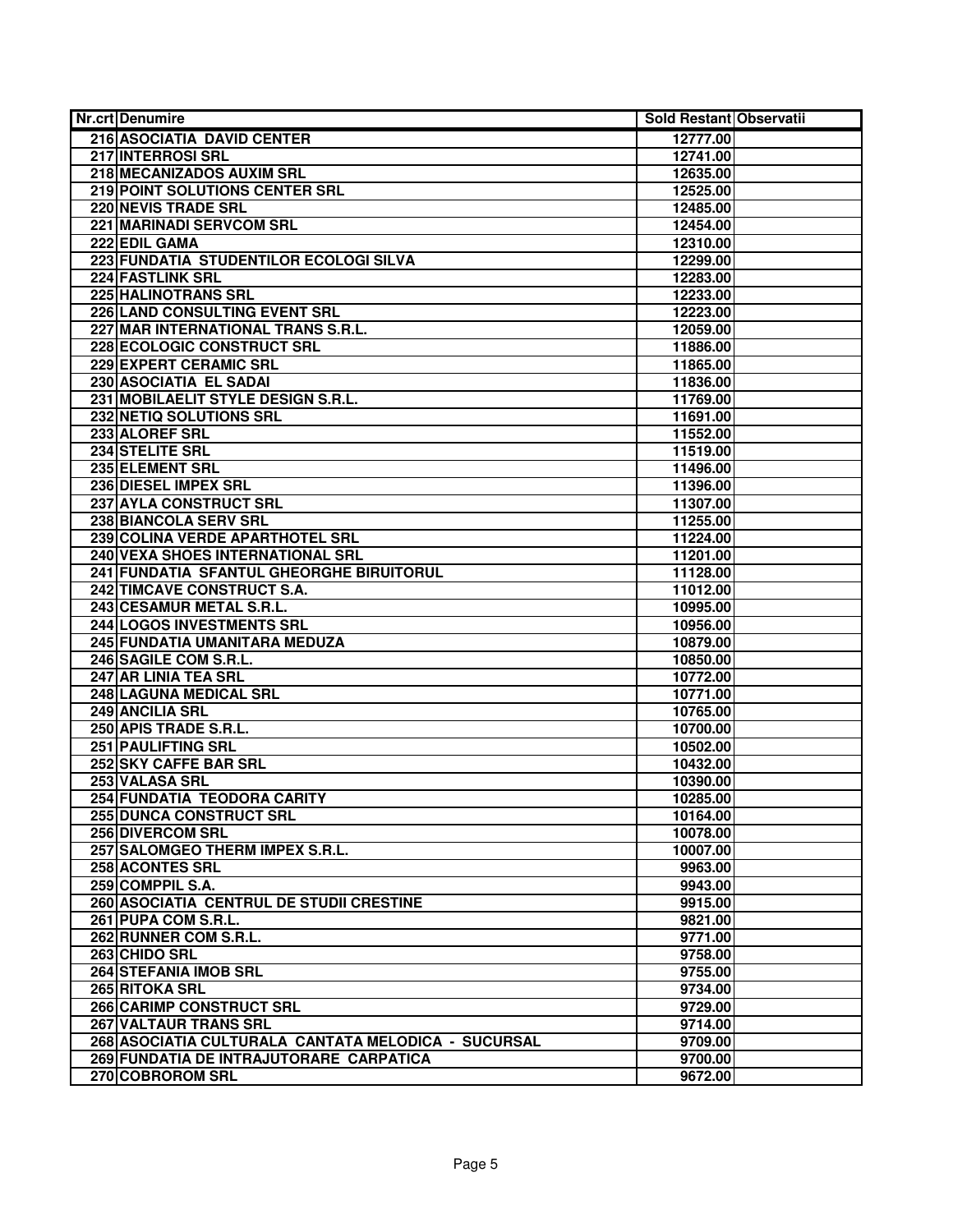| Nr.crt Denumire                                  | Sold Restant Observatii |  |
|--------------------------------------------------|-------------------------|--|
| 271 DYVAROM GROUP SRL                            | 9669.00                 |  |
| 272 EDITURA RATIO ET REVELATIO SRL               | 9662.00                 |  |
| 273 SME ORADEA SA                                | 9654.00                 |  |
| <b>274 TRUCKTRONIC SRL</b>                       | 9650.00                 |  |
| 275 LIGHT SPEED IMEX SRL                         | 9627.00                 |  |
| 276 DEZMA AUTO SRL                               | 9540.00                 |  |
| <b>277 FLORINEL PROD</b>                         | 9517.00                 |  |
| 278 GALERIA RISTORANTE DEL TEATRO SRL            | 9512.00                 |  |
| 279 ASOCIATIA CARITATIVA ROMANO-ENGLEZA MEDICAID | 9474.00                 |  |
| <b>280 FUNDATIA LUKANCA</b>                      | 9461.00                 |  |
| 281 NYMPHEA INVEST SRL                           | 9410.00                 |  |
| 282 AIDO GRUP INVEST SRL                         | 9369.00                 |  |
| 283 EGBERT AGRISERVICES SRL                      | 9333.00                 |  |
| 284 TOP INVEST SRL                               | 9329.00                 |  |
| <b>285 FERNOR THERM SRL</b>                      | 9285.00                 |  |
| 286 COMPLET INSTAL CONSTRUCT SRL                 | 9264.00                 |  |
| 287 ADJARA COM SRL                               | 9255.00                 |  |
| <b>288 AMBIENT SYSTEMS SRL</b>                   | 9255.00                 |  |
| 289 HAN CARGO SRL                                | 9172.00                 |  |
| 290 SIV IMMOBILIEN VERWALTUNGS GMBH              | 9087.00                 |  |
| 291 FUNDATIA RALUCA                              | 9063.00                 |  |
| 292 EUROPOL RECYCLING SRL                        | 9052.00                 |  |
| 293 ALCORA IMPORT EXPORT SRL                     | 9038.00                 |  |
| 294 EURO-SPED SRL                                | 9035.00                 |  |
| 295 TRICOSTAR SRL                                | 9025.00                 |  |
| 296 LUC-TAV PRODCOMSERV S.R.L.                   | 8912.00                 |  |
| 297 LAMDAPROD IMPEX SRL                          | 8908.00                 |  |
| <b>298 HIDROSIM SRL</b>                          | 8858.00                 |  |
| 299 ACNORD IND SRL                               | 8808.00                 |  |
| 300 LOGONOVO SRL                                 | 8768.00                 |  |
| 301 PEDRINO SRL                                  | 8763.00                 |  |
| <b>302 PROIECT BIHOR SA</b>                      | 8660.00                 |  |
| 303 CLELIMAR SRL                                 | 8638.00                 |  |
| 304 ZEAN COM SRL                                 | 8618.00                 |  |
| 305 COMISIROM S.R.L.                             | 8617.00                 |  |
| <b>306 DANIS CONFEXIM SRL</b>                    | 8597.00                 |  |
| 307 SANFLORISA COMIMPEX SRL                      | 8550.00                 |  |
| 308 KORNOS CONS SRL                              | 8537.00                 |  |
| 309 DISTRIBUTIE CARNE PROASPATA SRL              | 8523.00                 |  |
| 310 CLAUDANA SHOES SRL                           | 8519.00                 |  |
| 311 OMAC EST SRL                                 | 8516.00                 |  |
| 312 KEGYI INVEST SRL                             | 8511.00                 |  |
| 313 STILOVEST CASA SRL                           | 8501.00                 |  |
| 314 ANTONIO & ELVIS TRANS SRL                    | 8497.00                 |  |
| 315 BENY M SERVCOM S.R.L.                        | 8473.00                 |  |
| 316 KOMFORT WOOD SRL                             | 8436.00                 |  |
| 317 ROALCONS SRL                                 | 8433.00                 |  |
| <b>318 FAGIANCA SRL</b>                          | 8411.00                 |  |
| 319 GIGA GAME SYSTEM SRL                         | 8274.00                 |  |
| 320 VIRTUAL VISION ADVERTISING SRL               | 8229.00                 |  |
| 321 DIALAND SRL                                  | 8219.00                 |  |
| 322 IOAMIR AUTO SRL                              | 8206.00                 |  |
| 323 CONTACT TEHNIC INTERNATIONAL SRL             | 8200.00                 |  |
| 324 CLEMENT NAPOLEON SRL                         | 8186.00                 |  |
| 325 RAPID COM SRL                                | 8184.00                 |  |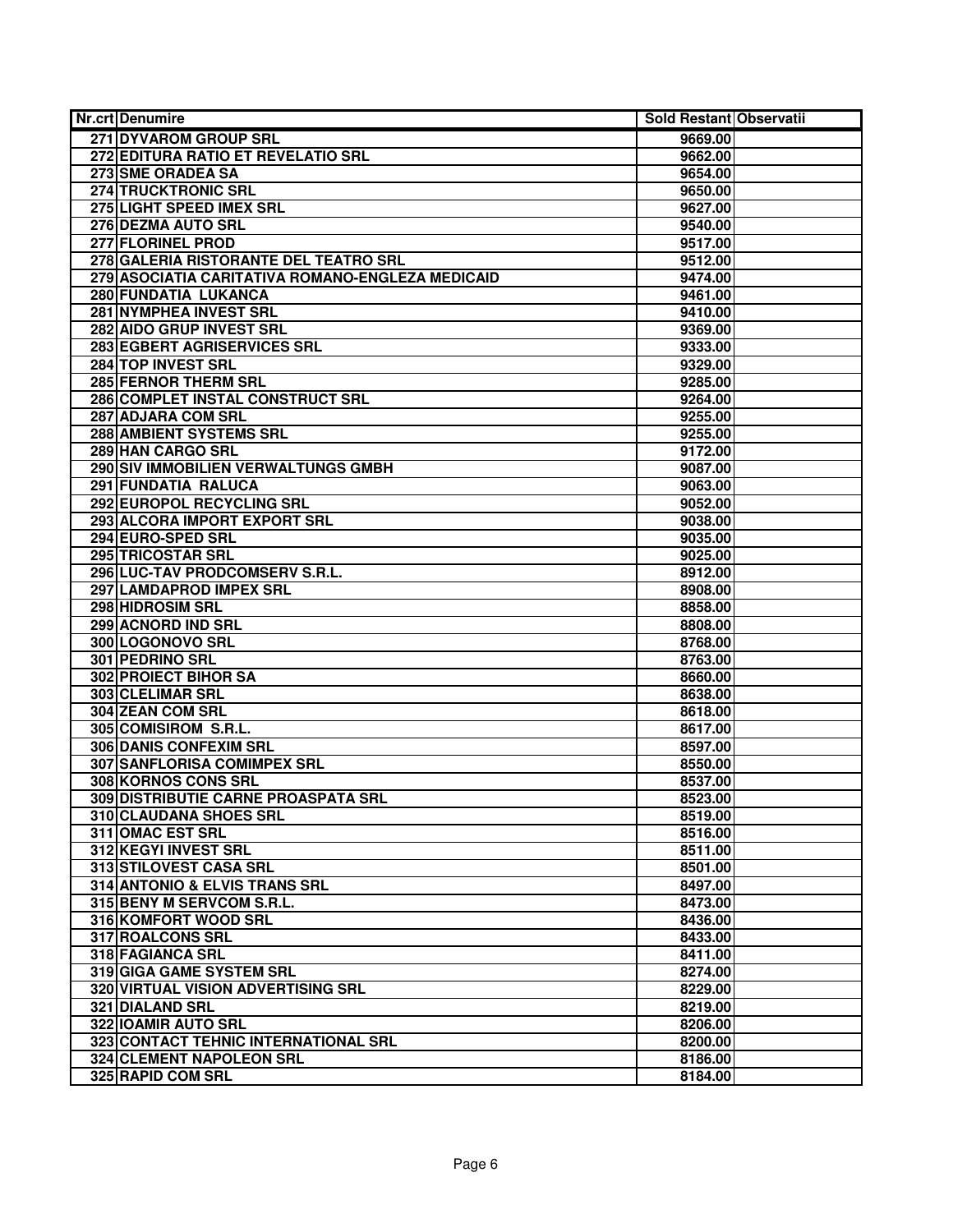| <b>Nr.crt Denumire</b>                                 | Sold Restant Observatii |  |
|--------------------------------------------------------|-------------------------|--|
| 326 VASPO PREST SRL                                    | 8166.00                 |  |
| 327 BELMAR INDOOR MEDIA SRL                            | 8110.00                 |  |
| <b>328 EURO FAST CAR</b>                               | 8072.00                 |  |
| <b>329 ITAL BANC SRL</b>                               | 8071.00                 |  |
| 330 ANDY TRANS TOURS SERV SRL                          | 8070.00                 |  |
| <b>331 SAPICO DISTRIBUTION SRL</b>                     | 8049.00                 |  |
| 332 ELMY SYSTEM INTERNATIONAL SRL                      | 8023.00                 |  |
| 333 AUROLEY SRL                                        | 8018.00                 |  |
| 334 LATRIF TRANS SRL                                   | 7956.00                 |  |
| 335 ANSFORD SRL                                        | 7922.00                 |  |
| 336 BELGHER PROD SERV S.R.L.                           | 7889.00                 |  |
| 337 CINEMA PALACE SRL                                  | 7864.00                 |  |
| 338 INSTAL CASA SRL                                    | 7828.00                 |  |
| 339 IAN SPEDITION SRL                                  | 7810.00                 |  |
| <b>340 CONSTRUCTII CARTIER LAC SRL</b>                 | 7769.00                 |  |
| 341 TOMAIFICIO POLARIS SNC DI VENTURINI                | 7741.00                 |  |
| 342 SOC. DE ASIG. REASIGURARE ASTRA BUC. SA            | 7737.00                 |  |
| 343 LUSEL PROD SRL                                     | 7714.00                 |  |
| 344 FUNDATIA DE INTRAJUTORARE FLORIANOR                | 7687.00                 |  |
| 345 WLIDECKBURG REAL ESTATE SRL                        | 7679.00                 |  |
| 346 GAUSS TOPO S.R.L.                                  | 7641.00                 |  |
| 347 FUNDATIA ARIANNA                                   | 7640.00                 |  |
| 348 FUNDATIA OMENIA SOCIALA ARTA DE A FI OM FILIALA    | 7620.00                 |  |
| <b>349 GALATICO SRL</b>                                | 7611.00                 |  |
| 350 PROFI ENGINEERING SRL                              | 7597.00                 |  |
| 351 LODENFREY ROMSERV S.R.L.                           | 7594.00                 |  |
| 352 GABZSO S.R.L.                                      | 7578.00                 |  |
| 353 GRO SYSTEM SRL                                     | 7527.00                 |  |
| 354 ALGRA SRL                                          | 7481.00                 |  |
| 355 DORYCOR TOURS S.R.L.                               | 7471.00                 |  |
| 356 GRUPPO FINANZIARIO INTERNATIONAL SRL               | 7469.00                 |  |
| 357 AMATIC SRL                                         | 7441.00                 |  |
| 358 CENTRUL MEDICAL ASKLEPIOS SRL                      | 7414.00                 |  |
| 359 GASAVAN SRL                                        | 7368.00                 |  |
| 360 TASMANIA PROD-COM SRL                              | 7353.00                 |  |
| 361 DREAM CARS M & U SRL                               | 7350.00                 |  |
| 362 CELSUS SERVICE SRL                                 | 7349.00                 |  |
| 363 PROD.COM.DORELA SRL                                | 7336.00                 |  |
| <b>364 SAPIENT SRL</b>                                 | 7327.00                 |  |
| <b>365 DANLARNA SRL</b>                                | 7301.00                 |  |
| 366 SINDICATUL SOFERILOR BIHOR DIN S.C. TAXI-BIHOR ORA | 7236.00                 |  |
| <b>367 BENE INTERNATIONAL SRL</b>                      | 7224.00                 |  |
| 368 FLAMSPEED SRL                                      | 7200.00                 |  |
| 369 PAN SPEED TRANS S.R.L.                             | 7187.00                 |  |
| 370 CRIST VEST IMOBILIARE SRL                          | 7159.00                 |  |
| 371 TEHNO GLASS SRL                                    | 7156.00                 |  |
| 372 MARDO MARIO TRANS S.R.L.                           | 7121.00                 |  |
| 373 SMART IMOBILIARE SRL                               | 7105.00                 |  |
| <b>374 PHOENIX TECH SRL</b>                            | 7091.00                 |  |
| 375 MERMA EXIM S.R.L.                                  | 7074.00                 |  |
| 376 PITI'S CONCEPT S.R.L.                              | 7048.00                 |  |
| <b>377 ELA TRUCK SRL</b>                               | 7047.00                 |  |
| <b>378 MASTER QUALITY SRL</b>                          | 7016.00                 |  |
| <b>379 SIRACSIM SRL</b>                                | 7010.00                 |  |
| <b>380 TECHNO MONTAJ SISTEM SRL</b>                    | 6971.00                 |  |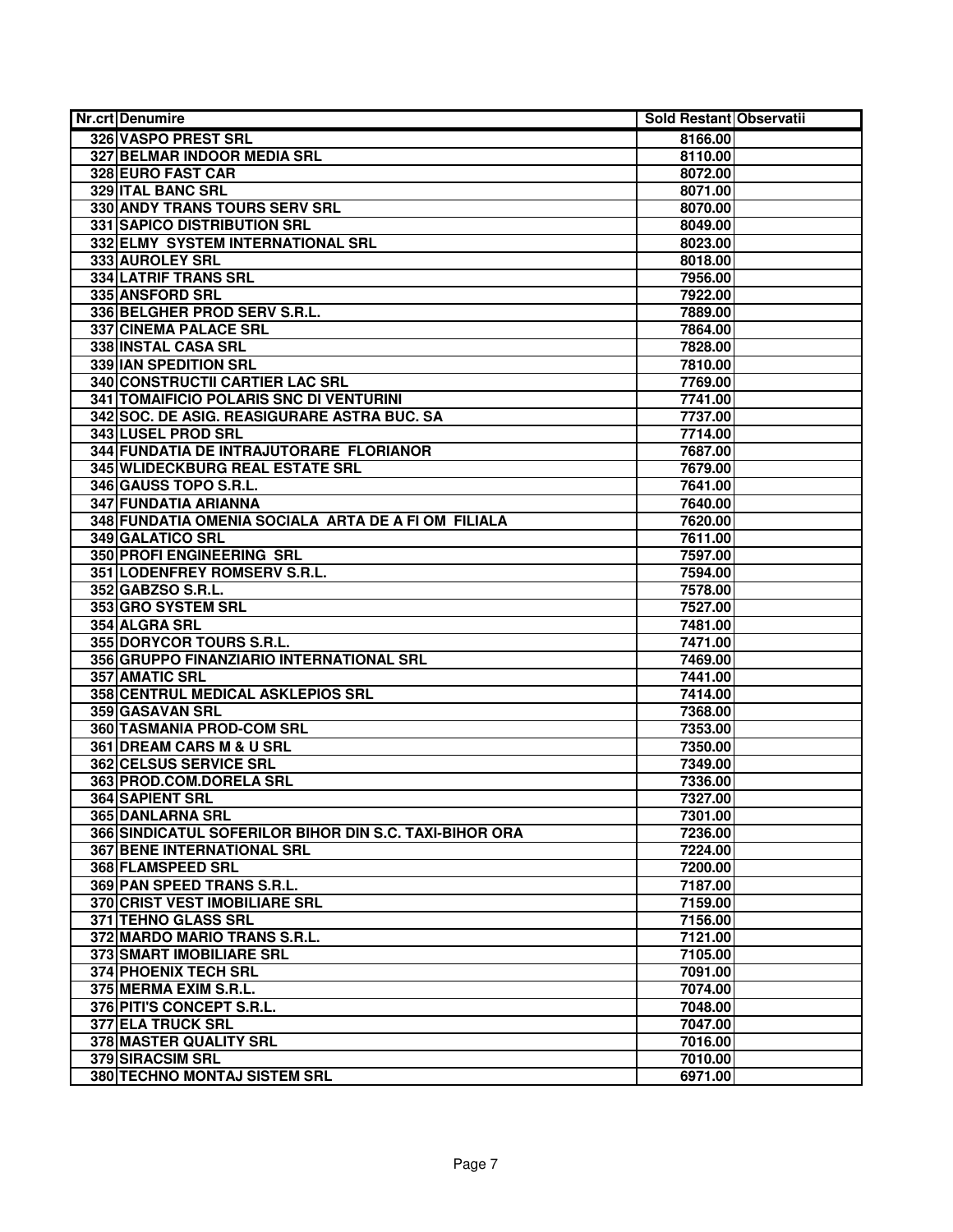| <b>Nr.crt Denumire</b>                 | Sold Restant Observatii |  |
|----------------------------------------|-------------------------|--|
| <b>381 CONTMAR SRL</b>                 | 6957.00                 |  |
| <b>382 GARGIULO SRL</b>                | 6950.00                 |  |
| <b>383 TEHNICA TRANSMISIEI SRL</b>     | 6929.00                 |  |
| <b>384 VELENTA LINE SRL</b>            | 6846.00                 |  |
| 385 RO & CO SOFT SRL                   | 6782.00                 |  |
| <b>386 NOVAMBIENT SRL</b>              | 6780.00                 |  |
| 387 CINCI ORI CINCI SRL                | 6774.00                 |  |
| 388 M.E. INTERNATIONAL BUSINESS SRL    | 6754.00                 |  |
| 389 MONA-ZOL IMPEX SRL                 | 6745.00                 |  |
| 390 FUNDATIA KATHYA                    | 6722.00                 |  |
| <b>391 MARVICON SRL</b>                | 6711.00                 |  |
| 392 MAXIM SA                           | 6708.00                 |  |
| 393 SIM CALINA TRANS SRL               | 6688.00                 |  |
| 394 RAMFLOR TRANS CONSTRUCT SRL        | 6687.00                 |  |
| 395 VISUALIZSER IMOBILIAR SRL          | 6684.00                 |  |
| 396 ENIST SERVICE                      | 6678.00                 |  |
| 397 LIANDRA TRADING IFN S.R.L.         | 6657.00                 |  |
| <b>398 BRIANZA LOGISTIC SRL</b>        | 6600.00                 |  |
| <b>399 SEMPLICE CONF SRL</b>           | 6589.00                 |  |
| <b>400 DANTERA SRL</b>                 | 6586.00                 |  |
| 401 GUARDIA SECURITY SYSTEM SRL        | 6583.00                 |  |
| 402 A.S. CLUB SP. GYM MAR STRONG       | 6565.00                 |  |
| 403 CORIALMO IMPEX SRL                 | 6545.00                 |  |
| <b>404 CAPITOLIUM TOURS SRL</b>        | 6521.00                 |  |
| 405 REDIS TRANS SRL                    | 6510.00                 |  |
| 406 PECOROR CONSTRUCT GROUP SRL        | 6463.00                 |  |
| 407 LUCAMA S.R.L.                      | 6420.00                 |  |
| 408 AVRILANA SPEDITION S.R.L.          | 6418.00                 |  |
| 409 TUDOR FOREST SRL                   | 6400.00                 |  |
| 410 ROMCURIER SRL                      | 6362.00                 |  |
| <b>411 PRM LOGISTIC NETWORK SRL</b>    | 6359.00                 |  |
| <b>412 GUARDIA ALLIANCE SRL</b>        | 6358.00                 |  |
| 413 MOBELIX IMMOBILIEN RO SRL          | 6348.00                 |  |
| 414 PLISFOR SRL                        | 6338.00                 |  |
| 415 ROXAL COM                          | 6322.00                 |  |
| <b>416 PELLEGRIN EVENTS SRL</b>        | 6305.00                 |  |
| 417 HOME CASALIONGHI SRL               | 6301.00                 |  |
| <b>418 RAMAVI SPEDITION SRL</b>        | 6297.00                 |  |
| 419 FUNDATIA SERBAN                    | 6292.00                 |  |
| 420 CLIMAVENT SRL                      | 6286.00                 |  |
| 421 VIDEO-SONG 2000 SRL                | 6256.00                 |  |
| 422 TRANS DANO SRL                     | 6246.00                 |  |
| 423 EUROCRO TRANS SRL                  | 6240.00                 |  |
| <b>424 DEWAELE TRANSPORT SRL</b>       | 6226.00                 |  |
| 425 ROASIST SERVICII SRL               | 6202.00                 |  |
| 426 DANLASCDOR SRL                     | 6180.00                 |  |
| 427 TIGER-TEAM LOGISTIC S.R.L.         | 6179.00                 |  |
| <b>428 TUROF DISTRIBUTIE SRL</b>       | 6176.00                 |  |
| <b>429 HATAY FRUCT S.R.L.</b>          | 6170.00                 |  |
| 430 VIARO TRANS INTERNATIONAL SRL      | 6150.00                 |  |
| 431 SCANDIC PROD S.R.L.                | 6147.00                 |  |
| <b>432 SEMPERMOBIL SRL</b>             | 6142.00                 |  |
| 433 FUNDATIA LUMINA CELESTA            | 6131.00                 |  |
| <b>434 TRAILER SUPER TRANSPORT SRL</b> | 6103.00                 |  |
| 435 GROMACAR SRL                       | 6098.00                 |  |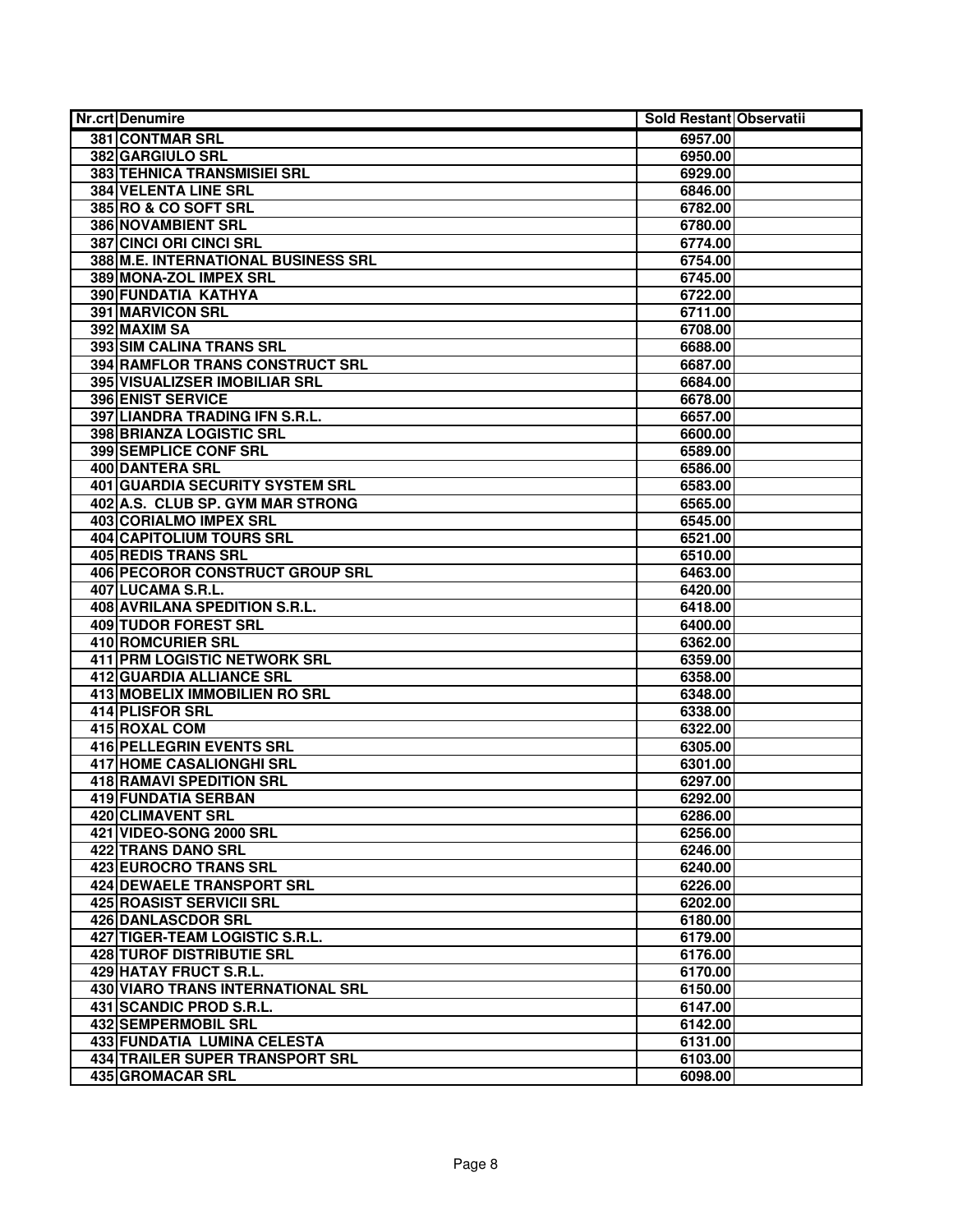| <b>Nr.crt Denumire</b>                                 | Sold Restant Observatii |  |
|--------------------------------------------------------|-------------------------|--|
| 436 ROCOLUCCI SRL                                      | 6083.00                 |  |
| 437 ALCADENT DENTAL LABORATORY SRL                     | 6060.00                 |  |
| <b>438 NOBLESS IMPEX SRL</b>                           | 6055.00                 |  |
| 439 FLORICICA MAGAZIN S.R.L.                           | 6054.00                 |  |
| 440 MOTORSMITH SRL                                     | 6045.00                 |  |
| <b>441 IMOBIL OR SRL</b>                               | 5977.00                 |  |
| 442 CLIMAROL PREST SRL                                 | 5970.00                 |  |
| 443 DAMARITO SRL                                       | 5967.00                 |  |
| 444 CARNISSERIA GUSTO SRL                              | 5953.00                 |  |
| 445 BETON CONSTRUCT SRL                                | 5945.00                 |  |
| <b>446 ALPHA DIGITAL CENTER SRL</b>                    | 5942.00                 |  |
| 447 5 X 5 FOTBAL SRL                                   | 5925.00                 |  |
| 448 FUNDATIA SCURT SOFIA MARIA                         | 5915.00                 |  |
| 449 RAICRIS CONSTRUCT GROUP SRL                        | 5866.00                 |  |
| 450 DORCOM SRL                                         | 5864.00                 |  |
| 451 NOVAGRAPHICA SRL                                   | 5847.00                 |  |
| 452 VALVIR PREST S.R.L.                                | 5836.00                 |  |
| 453 EDELSTEIN PREST COM S.R.L.                         | 5826.00                 |  |
| <b>454 WST IMOBILIARE SRL</b>                          | 5824.00                 |  |
| 455 SOLENIS SERVICE S.R.L.                             | 5812.00                 |  |
| 456 RIBEIRA S.R.L.                                     | 5798.00                 |  |
| 457 CARIBIC TRADE SRL                                  | 5794.00                 |  |
| 458 FLORANGI SRL                                       | 5762.00                 |  |
| 459 I.M.S.A.T. CRISURI S.A.                            | 5745.00                 |  |
| 460 AUBEROL SRL                                        | 5720.00                 |  |
| <b>461 ACQUARIO SRL</b>                                | 5699.00                 |  |
| <b>462 BELVERDE SRL</b>                                | 5692.00                 |  |
| 463 CLAUDIO - WANG 2008 SRL                            | 5653.00                 |  |
| 464 TEREN INVEST SRL                                   | 5652.00                 |  |
| 465 PAROHIA ORTODOXA ROMANA ZORILOR                    | 5626.00                 |  |
| 466 TAMIRA PAN SRL                                     | 5619.00                 |  |
| <b>467 MAXIQ COMPUTER SRL</b>                          | 5611.00                 |  |
| 468 SANSIMON EXIM S.R.L.                               | 5609.00                 |  |
| <b>469 MATEONA CONSENS SRL</b>                         | 5580.00                 |  |
| <b>470 GINEC MEDICAL SRL</b>                           | 5550.00                 |  |
| <b>471 EMICONS SRL</b>                                 | 5547.00                 |  |
| 472 FUNDATIA MECENA MECENAS ALAPITVANY ORADEA          | 5524.00                 |  |
| 473 BET CAFE ARENA SRL                                 | 5511.00                 |  |
| 474 LATOIA COM S.R.L.                                  | 5506.00                 |  |
| 475 KAFER SRL                                          | 5496.00                 |  |
| 476 JANSTEF COM S.R.L.                                 | 5491.00                 |  |
| 477 SELENIT SRL                                        | 5481.00                 |  |
| 478 MIC FLORADI TRANS SRL                              | 5476.00                 |  |
| <b>479 CARNIVAL CREW SERV SRL</b>                      | 5470.00                 |  |
| 480 PENTAPRO SRL                                       | 5391.00                 |  |
| 481 SEVAS SRL                                          | 5390.00                 |  |
| 482 ASOCIATIA SPORTIVA BASCHET STAR                    | 5382.00                 |  |
| <b>483 ASOCIATIA ORASUL SPERANTEI ROMANIA</b>          | 5380.00                 |  |
| 484 LAURAN CARGO SRL                                   | 5375.00                 |  |
| 485 DECARGO SRL                                        | 5372.00                 |  |
| 486 VAN SUPERMARKET SRL                                | 5354.00                 |  |
| 487 PAVLOS SRL                                         | 5353.00                 |  |
| <b>488 ONICE MONTAGGIO SRL</b>                         | 5312.00                 |  |
| 489 ORGANIZATIA NEGUVERNAMENTALA PENTRU PROTECTIA MEDI | 5309.00                 |  |
| 490 STOKKER INVEST SRL                                 | 5309.00                 |  |